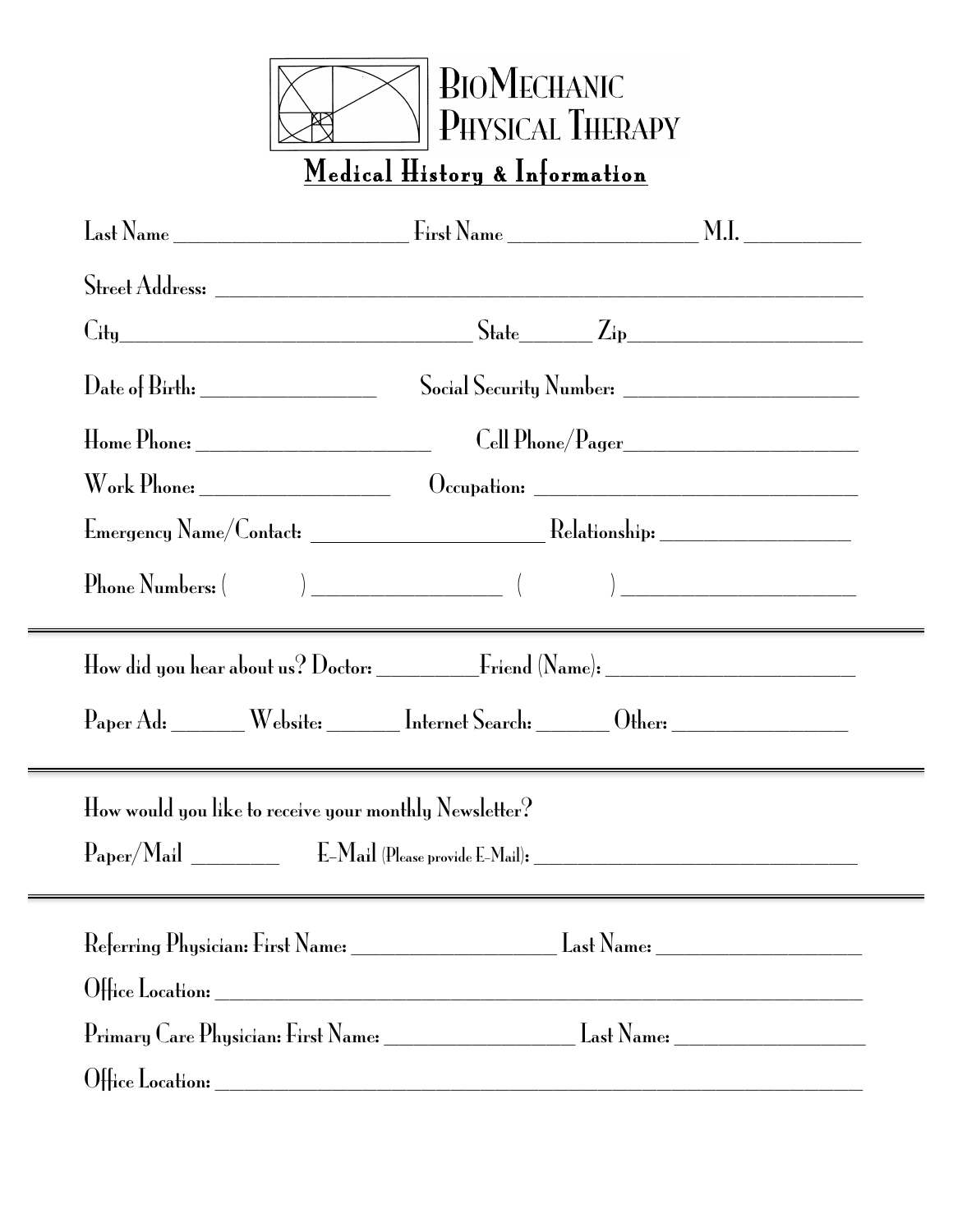## Insurance Information: (Please provide cards for copying to avoid writing details)

|                                                 | Date of Birth of Policy Holder (if not self):___________________________________                                                                                                                                                                                          |  |
|-------------------------------------------------|---------------------------------------------------------------------------------------------------------------------------------------------------------------------------------------------------------------------------------------------------------------------------|--|
|                                                 | Social Security Number of Policy Holder (if not self): _________________________                                                                                                                                                                                          |  |
|                                                 |                                                                                                                                                                                                                                                                           |  |
|                                                 | Date of Birth of Policy Holder (if not self): National Policy Holder (if not self):                                                                                                                                                                                       |  |
|                                                 | Social Security Number of Policy Holder (if not self): _________________________                                                                                                                                                                                          |  |
|                                                 | Are you under a Home Health Plan of Care? ____What agency? ________                                                                                                                                                                                                       |  |
|                                                 | $\emph{Date of Discharge?}$                                                                                                                                                                                                                                               |  |
|                                                 | Date of Injury or onset: __________Was Injury a result of an accident? __________                                                                                                                                                                                         |  |
|                                                 |                                                                                                                                                                                                                                                                           |  |
| Attorney (if applicable):                       |                                                                                                                                                                                                                                                                           |  |
|                                                 |                                                                                                                                                                                                                                                                           |  |
|                                                 |                                                                                                                                                                                                                                                                           |  |
| Phone number:                                   | <u> 1980 - Johann Barbara, martxa alemaniar a</u>                                                                                                                                                                                                                         |  |
| case managers. 1 am aware of HIPAA regulations. | I hereby authorize the release of medical information necessary to process my insurance claim. This may include intake forms, chart<br>notes, reports, correspondences, billing statements and any other information to my attorneys, health care providers and insurance |  |
|                                                 | I am responsible for all charges for all services provided. In the event that the insurance company denies benefits or makes a partial<br>payment, 1 am responsible for any balance due. This may not apply to insurance companies that 1 am under contract with.         |  |
|                                                 | $\int$ Date:                                                                                                                                                                                                                                                              |  |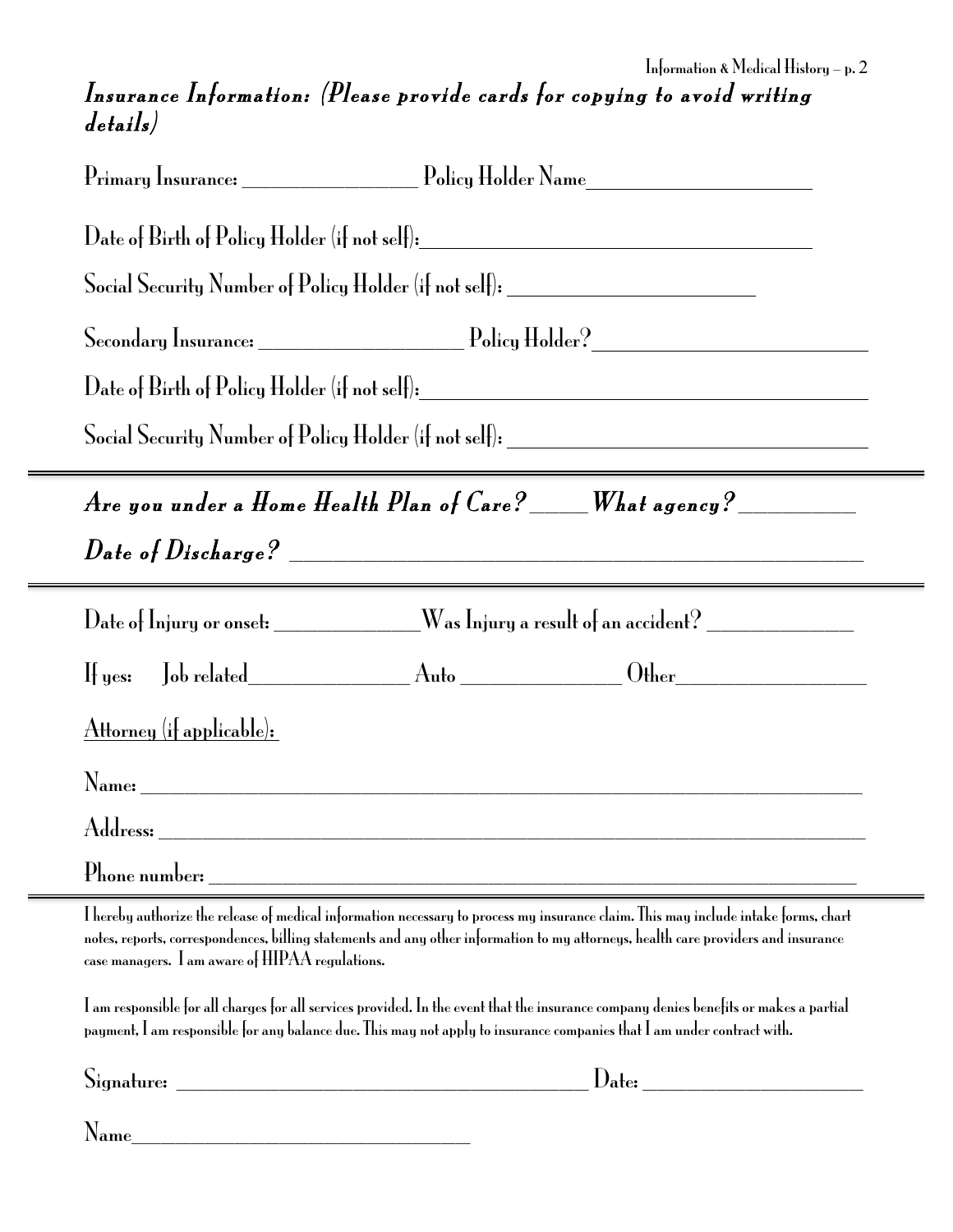## Medical History

| List all medical problems:                             |                                                 |                                           |
|--------------------------------------------------------|-------------------------------------------------|-------------------------------------------|
| Check any or all that apply to your present health:    |                                                 |                                           |
| Headaches                                              | ______Chronic pain                              | Blood clots                               |
| Muscle or joint pain                                   | <b>Tendonitis</b>                               | $\rm\left\lfloor Depression\right\rfloor$ |
| Numbness/tingling_                                     | <b>Eatigue</b>                                  | Arthritis                                 |
| .High/low blood pressure                               | Scoliosis                                       | Sprains/strains_                          |
| Diabetes                                               | $\mathcal{L}_{\mathbf{ancer}/\mathbf{turnors}}$ | Sleep difficulties                        |
| Infectious disease                                     | High cholesterol_                               |                                           |
| List all medications/herbs/vitamins:                   |                                                 |                                           |
|                                                        |                                                 |                                           |
|                                                        |                                                 |                                           |
| List physical activities you participate in regularly: |                                                 |                                           |

\_\_\_\_\_\_\_\_\_\_\_\_\_\_\_\_\_\_\_\_\_\_\_\_\_\_\_\_\_\_\_\_\_\_\_\_\_\_\_\_\_\_\_\_\_\_\_\_\_\_\_\_\_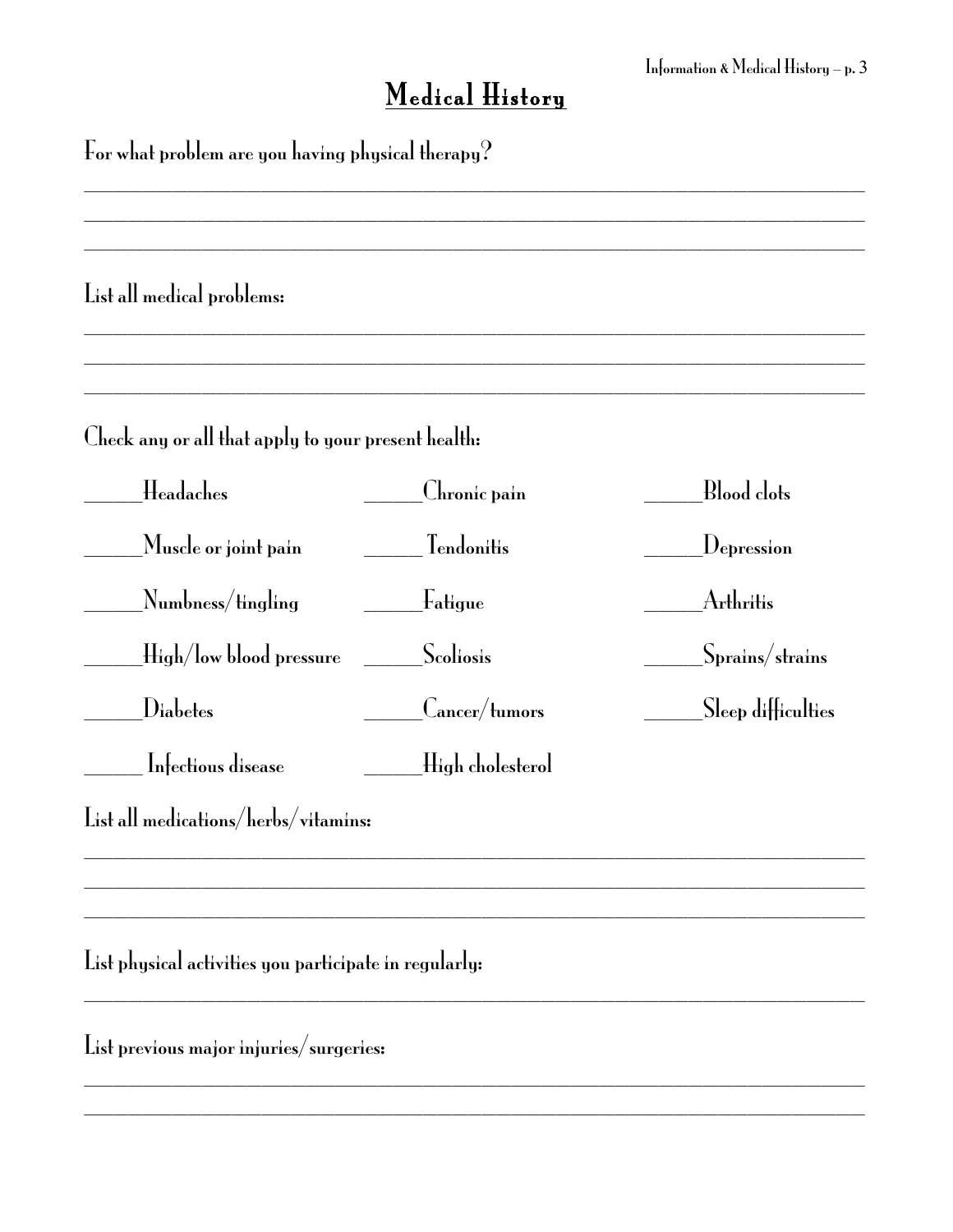What other treatments are you receiving and by whom (acupuncture, physical therapy, chiropractic, naturopathic): \_\_\_\_\_\_\_\_\_\_\_\_\_\_\_\_\_\_\_\_\_\_\_\_\_\_\_\_\_\_\_\_\_\_\_\_\_\_\_\_\_\_\_\_\_

|                                                                                                                                                                                                                                                                                                                                                                                                 | What seems to aggravate the condition the most?_________________________________ |  |
|-------------------------------------------------------------------------------------------------------------------------------------------------------------------------------------------------------------------------------------------------------------------------------------------------------------------------------------------------------------------------------------------------|----------------------------------------------------------------------------------|--|
| What is your main activity at work?                                                                                                                                                                                                                                                                                                                                                             |                                                                                  |  |
| $\begin{picture}(18,17) \put(0,0){\dashbox{0}} \put(15,0){\dashbox{0}} \put(15,0){\dashbox{0}} \put(15,0){\dashbox{0}} \put(15,0){\dashbox{0}} \put(15,0){\dashbox{0}} \put(15,0){\dashbox{0}} \put(15,0){\dashbox{0}} \put(15,0){\dashbox{0}} \put(15,0){\dashbox{0}} \put(15,0){\dashbox{0}} \put(15,0){\dashbox{0}} \put(15,0){\dashbox{0}} \put(15,0){\dashbox{0}} \put(15,0){\dashbox{0}}$ | Sitting Computer work                                                            |  |
| Driving car                                                                                                                                                                                                                                                                                                                                                                                     | Walking_________________                                                         |  |
|                                                                                                                                                                                                                                                                                                                                                                                                 |                                                                                  |  |

I will consult my practitioner with any questions or concerns immediately.

I have stated all medical conditions that Iam aware of and will keep my practitioner informed of any changes.

| $\sim$<br>$\mathbf{N}$ gna<br>qnature: |  |
|----------------------------------------|--|
|                                        |  |